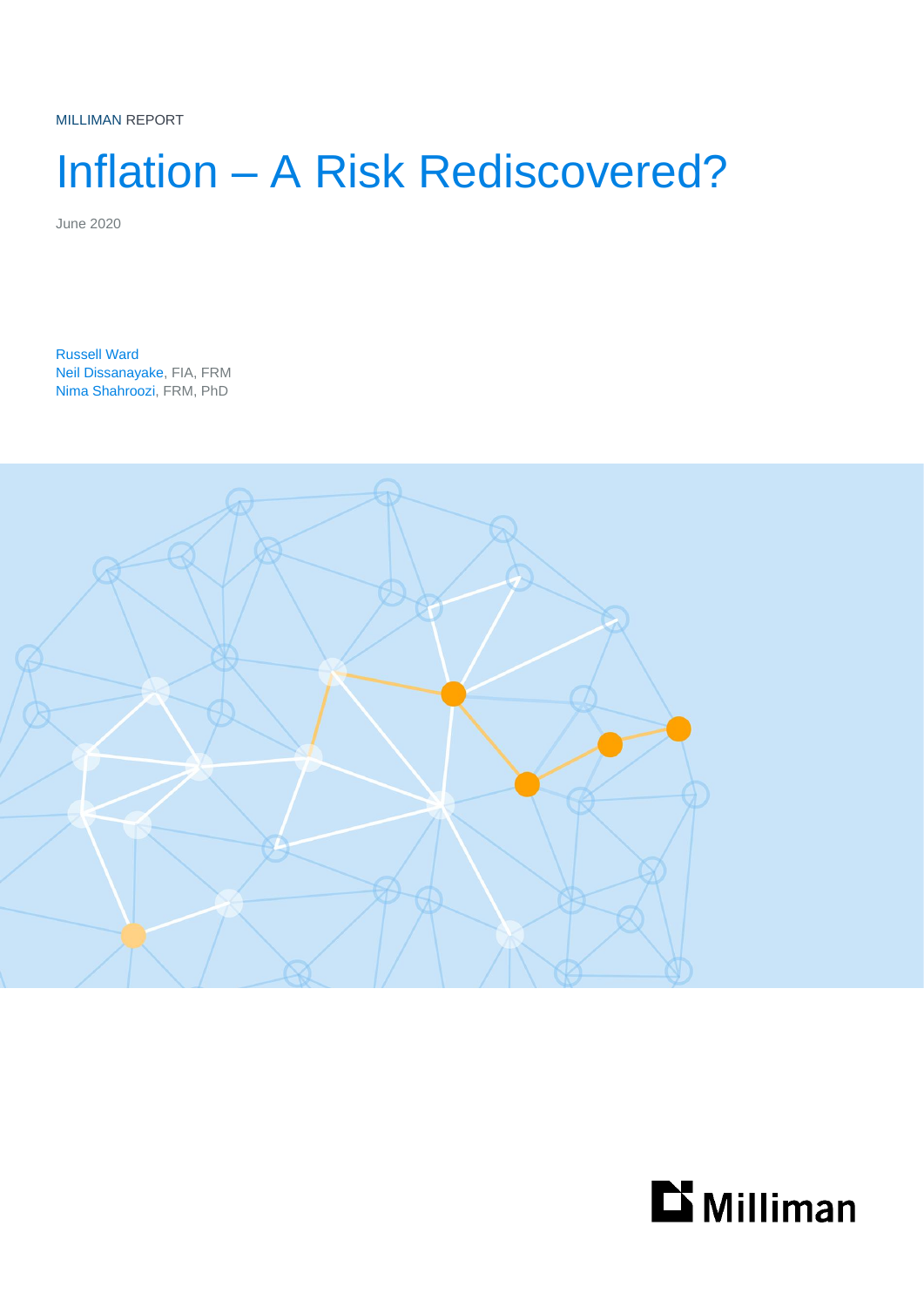### Inflation – A Risk Rediscovered?

Inflation has for many years now been low and stable and consequently it seems unlikely to be top of the list of risks to which members perceive themselves to be exposed. But will this relatively benign situation continue? To be frank we really don't know, but it seems fair to say that there is now greater uncertainty around the outlook for inflation than there has been for some time. The reason for this being the Covid-19 public health crisis and the measures taken to mitigate it whose range and scale has been, to repeat a now overworked adjective, unprecedented.

Investment markets are pricing in that the rate of inflation (as measured by the RPI) will remain low and positive for the foreseeable future with expected rates a little below those which applied before the impact of Covid-19. This is illustrated in the following chart:



Data source: Bloomberg

This outcome is though in no way assured and there is an active debate now around the possibility that while the immediate future is likely to see inflation subdued as the deflationary impacts of Covid-19 dominate, the longer term effects of the current crisis may see a return to higher (possibly much higher) rates. The reasons for this have been explored in some detail elsewhere<sup>1</sup> in particular noting the exceptional monetary and fiscal expansions being undertaken by central banks and governments in an attempt to mitigate the economic damage arising from the lock-down measures imposed to help control the spread of Covid-19. We don't discuss these measures further here but rather contemplate a scenario in which inflation does re-emerge at rates well above current central bank targets. We now consider the implications for members who are approaching retirement.

<sup>1</sup> For example see FT "Investors warn Covid-19 crisis is paving the way for inflation" on 15/05/202[0 https://www.ft.com/content/6394aab8-e8f7-](https://www.ft.com/content/6394aab8-e8f7-4c20-b563-6683e7505201) [4c20-b563-6683e7505201](https://www.ft.com/content/6394aab8-e8f7-4c20-b563-6683e7505201) and The Economist "Covid-19 could lead to the return of inflation—eventually" on 18/04/2020 <https://www.economist.com/finance-and-economics/2020/04/18/covid-19-could-lead-to-the-return-of-inflation-eventually>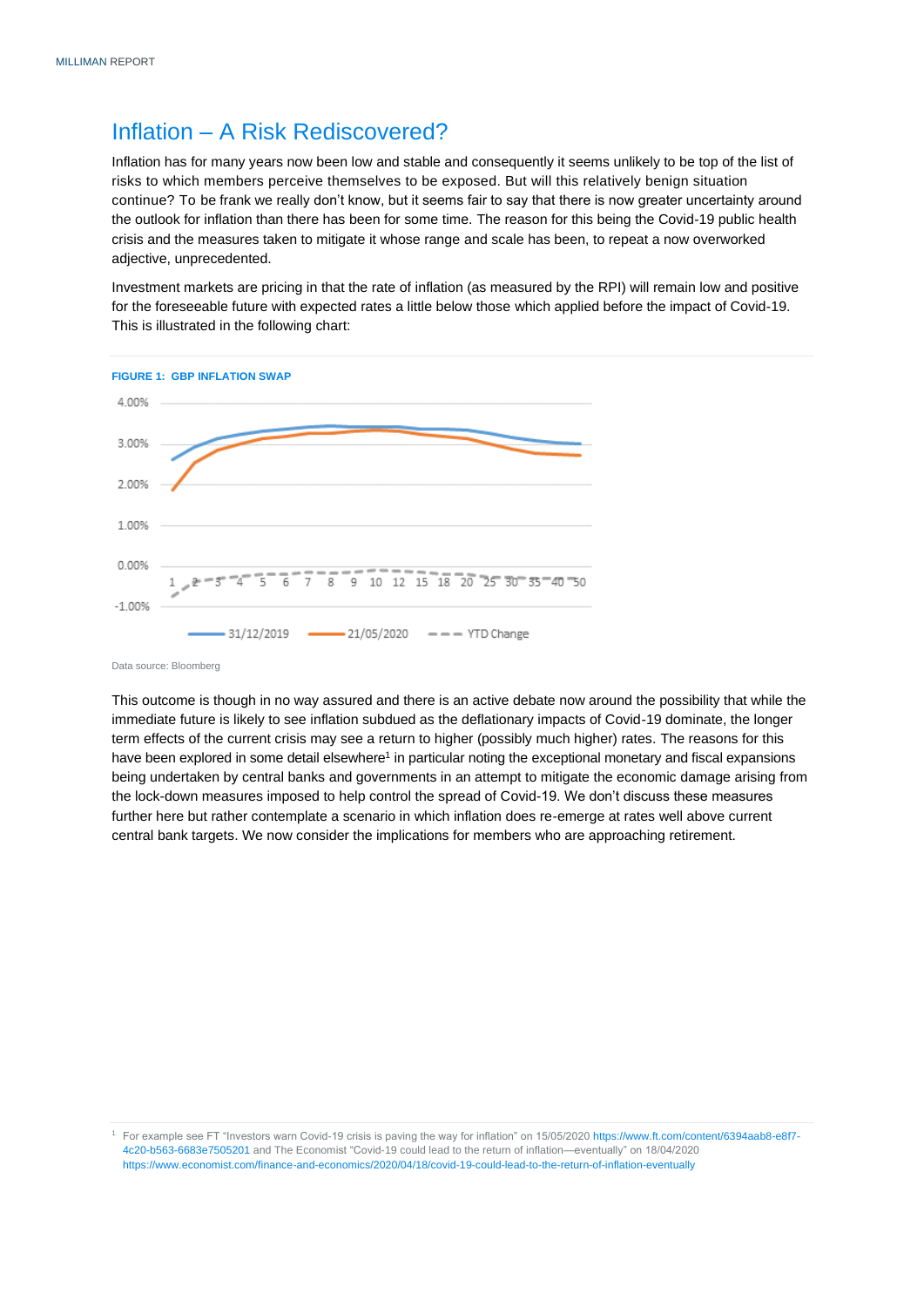#### **MEMBERS APPROACHING RETIREMENT**

The focus for these members will be to provide an adequate and equally importantly a sustainable income for their impending retirement. But what do we mean by sustainable? In a world of very low inflation a constant income in nominal terms might suffice.

In the UK, ONS data shows that average inflation-adjusted spending for the 75+ age bracket is 20% lower than that of the 50-64 bracket (although the 65-74 age bracket is only slightly lower than 50-64).<sup>2</sup> This implies an average 1-2% per annum fall in nominal spending during retirement, though the decline is not linear with most occurring in the later years in retirement.

Average UK CPI<sup>3</sup> inflation since the turn of the century has been 2.0%. This shows that the fall in nominal expenditure of retirees has largely offset the higher cost of living.

For those that have been in Defined Contribution (DC) schemes, and purchased a fixed lifetime annuity on retirement, we can see that the decision to not explicitly manage inflation risk is actually quite understandable and has manifested itself in the annuity market via typically low customer take-up of inflation-linked payments. However, as inflation rates increase so does the risk that a fixed nominal income fails to maintain a reasonable standard of living for retirees.

Looking back at history, we see from the start of the 1970's to the end of the 1980's, UK RPI<sup>4</sup> inflation averaged 9.9% per annum, with this being quite volatile at times too. A 20-year period of such high inflation has been a reality in the not too distant past. In such a scenario, would it be realistic for retirees to reduce their spending to mitigate such an erosion of purchasing power?



Data source: Bloomberg

<sup>2</sup> Tables A14, A15 and A16 of Household expenditure by gross income quintile group from the Office of National Statistics, for financial yearending 2018. Data has been converted from a per-household, to a per- person basis.

<sup>3</sup> UK CPI excludes housing costs and so may be more representative for a typical retiree that has paid off their mortgage – the equivalent figure for UK RPI was 2.8% p.a. We note however, that inflation-linked annuities are generally only available based upon RPI.

<sup>4</sup> UK RPI was the main available inflation measure during this period. CPI has only started more recently.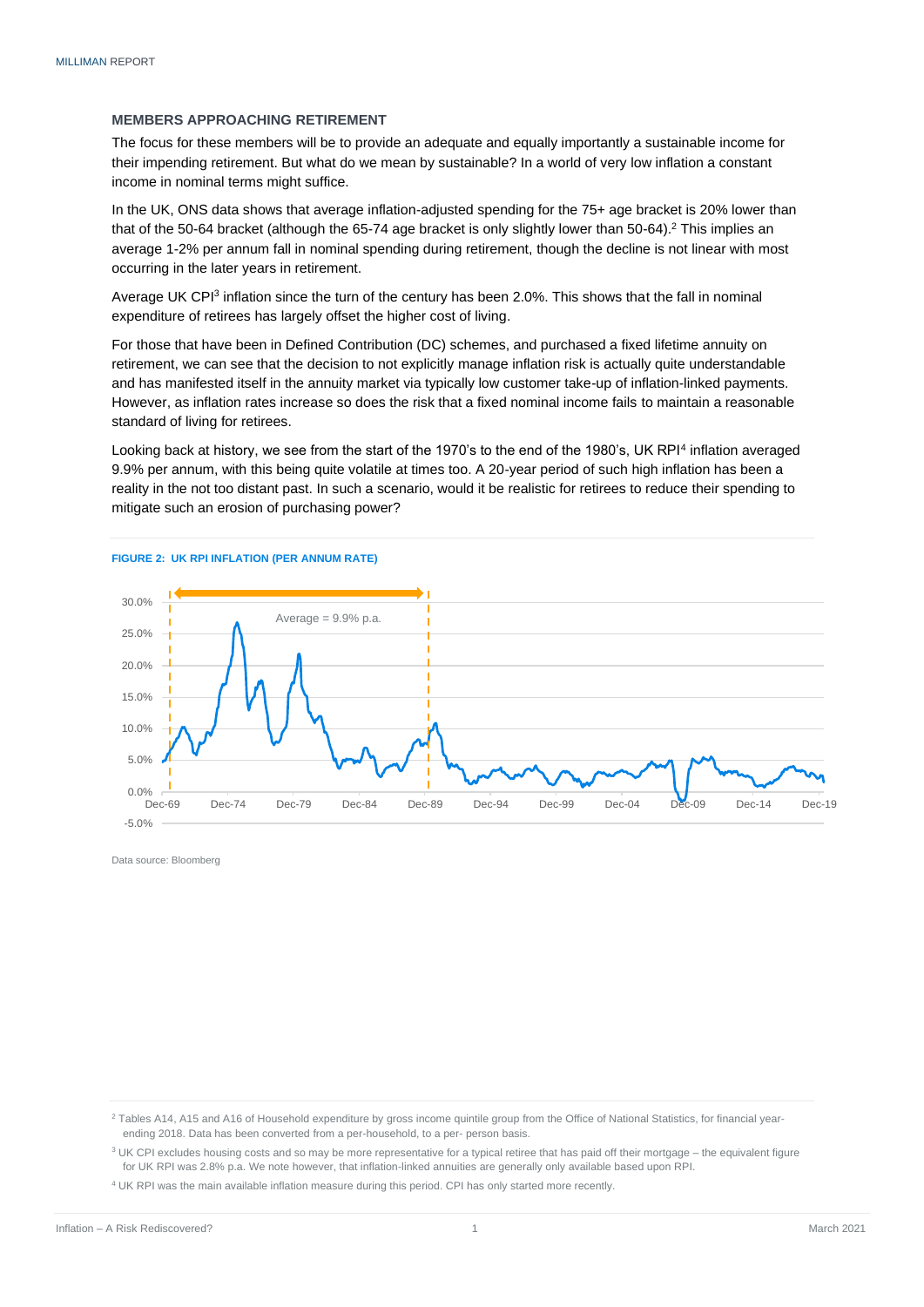#### **MANAGING INFLATION RISK**

So how might members manage the risk of higher inflation?

Firstly, we may see more members seek the protection of an inflation-linked annuity. However, this protection will, for a given fund size, result in a much lower level of income through the early stages of retirement, producing a pattern of spending power that may not align well with members' plans and needs as can be seen in the graph below. We may see some further innovation in this area with benefits offering partial protection covering say inflation above 2% p,a. up to a maximum of 5% p.a.



Data source: Milliman analysis; Money Advice Service; ONS

An additional consideration is how readily insurers will be able to meet increased demand – one key factor will be availability of suitable assets to hedge the inflation risk. An asset class traditionally used is index-linked gilts. However, we note a plan by the UK Debt Management Office (DMO) to reduce the proportion of gilt issuance taken up by index-linked in order to reduce the government's inflation exposure – this even before Covid-19. A report from HM Treasury notes "As part of the government's responsible approach to fiscal risk management – and as set out at Budget 2018 – the government will look to reduce the proportion of index-linked gilt issuance in a measured fashion as a share of total issuance over the medium term, in line with the 1 to 2 percentage point reduction planned for 2018-19".<sup>5</sup> More recently, an update on financing plans for the 2020-2021 fiscal year noted "The DMO also anticipates continued regular issuance of index-linked gilts including via auctions, although such issuance is expected to comprise a relatively small proportion of the overall financing programme in 2020-21".<sup>6</sup>

Such plans may of course reverse if there is great demand for index-linked debt but greater supply may not be necessarily that attractive if there is a belief that inflation will help reduce the UK's Debt / GDP ratio.

Private issuers may increase supply – strong demand may encourage issuance if index-linked debt can be issued more cheaply reducing firms' overall cost of capital, though there is a clear risk to firms if revenue growth fails to keep pace with the indexation of debt payments.

<sup>5</sup> Source: HM Treasury [https://assets.publishing.service.gov.uk/government/uploads/system/uploads/attachment\\_](https://assets.publishing.service.gov.uk/government/uploads/system/uploads/attachment_data/file/785550/debt_management_report_2019-20_final_web.pdf) [data/file/785550/debt\\_management\\_report\\_2019-20\\_final\\_web.pdf](https://assets.publishing.service.gov.uk/government/uploads/system/uploads/attachment_data/file/785550/debt_management_report_2019-20_final_web.pdf) see para 2.23

<sup>6</sup> Source: https://www.dmo.gov.uk/media/16478/sa230420.pdf see para 6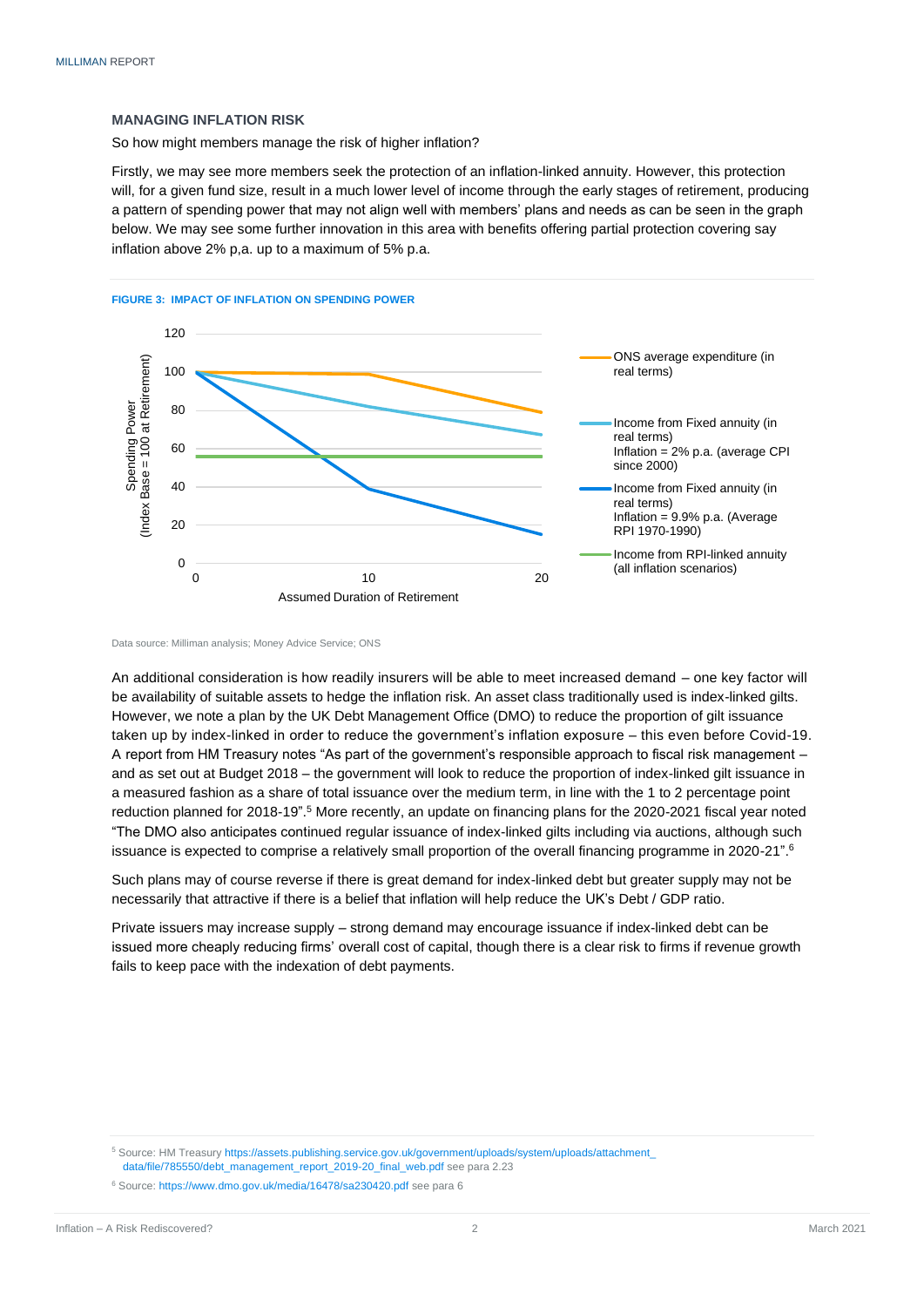For those going down the drawdown route then it is easier to say what is unlikely to work well (cash and nominal bonds) than what is. However, broadly speaking members would be expected to seek exposure to asset classes offering scope to maintain their real value over the long-term. Candidates here are:

- **Index-linked debt** though as noted already supply may be limited.
- **Property** is a relatively illiquid asset and so in the context of members having to realize assets on a regular basis to deliver an income this represents a real risk. This was highlighted in March 2020 when a number of commercial property funds suspended redemptions owing to high market volatility and material uncertainty around valuations.
- **Equities** draw their fundamental value from the flow of future distributable company profits (dividends). Over the longer term, for businesses to remain sustainable, they typically have to be able to pass on cost increases to their customers in the form of higher prices with the aim of at least maintaining profits in real terms. Companies may absorb cost increases in the shorter term to some extent, but investors would typically expect some minimum level of profit margin over the longer term. So while short-term equity returns may not necessarily keep pace with inflation, there are reasonable grounds to expect equity returns to do so over the longer term.

Equities within a member's fund can support retirement income directly through the dividends received. However, the current Covid-19 crisis is leading to a broad-based reduction in dividend levels and it is currently unclear how long this will last.<sup>7</sup> Therefore, for those taking an income from a drawdown fund, there is an increased likelihood of having to sell equities to maintain their desired level of income. This may, understandably, make members who are close to or in retirement nervous of equity exposure – capital values can be volatile and having to realise assets at depressed prices will, other things being equal, accelerate the exhaustion of a member's retirement fund. Therefore, it can be valuable to have a strategy in place that delivers additional cash just at this time, to help members reduce the need to sell equities when times are bad.

Risk managed overlays, such as the Milliman Managed Risk Strategy,<sup>8</sup> are not intended to manage inflation risk directly. Nevertheless, they can offer a cheap and effective way to limit the downside risk that comes with exposure to assets such as equities. Thus, they act as a safety net, to cushion most of the sharp falls experienced in the equity markets, and help give retired members the confidence to invest in equities and benefit from the inflationary mitigation they may provide.

<sup>7</sup> https://www.ftadviser.com/investments/2020/04/09/income-suffers-as-28bn-dividends-axed/

<sup>8</sup> Please refer to our post "Milliman Financial Risk Management" of 30 April 2020.